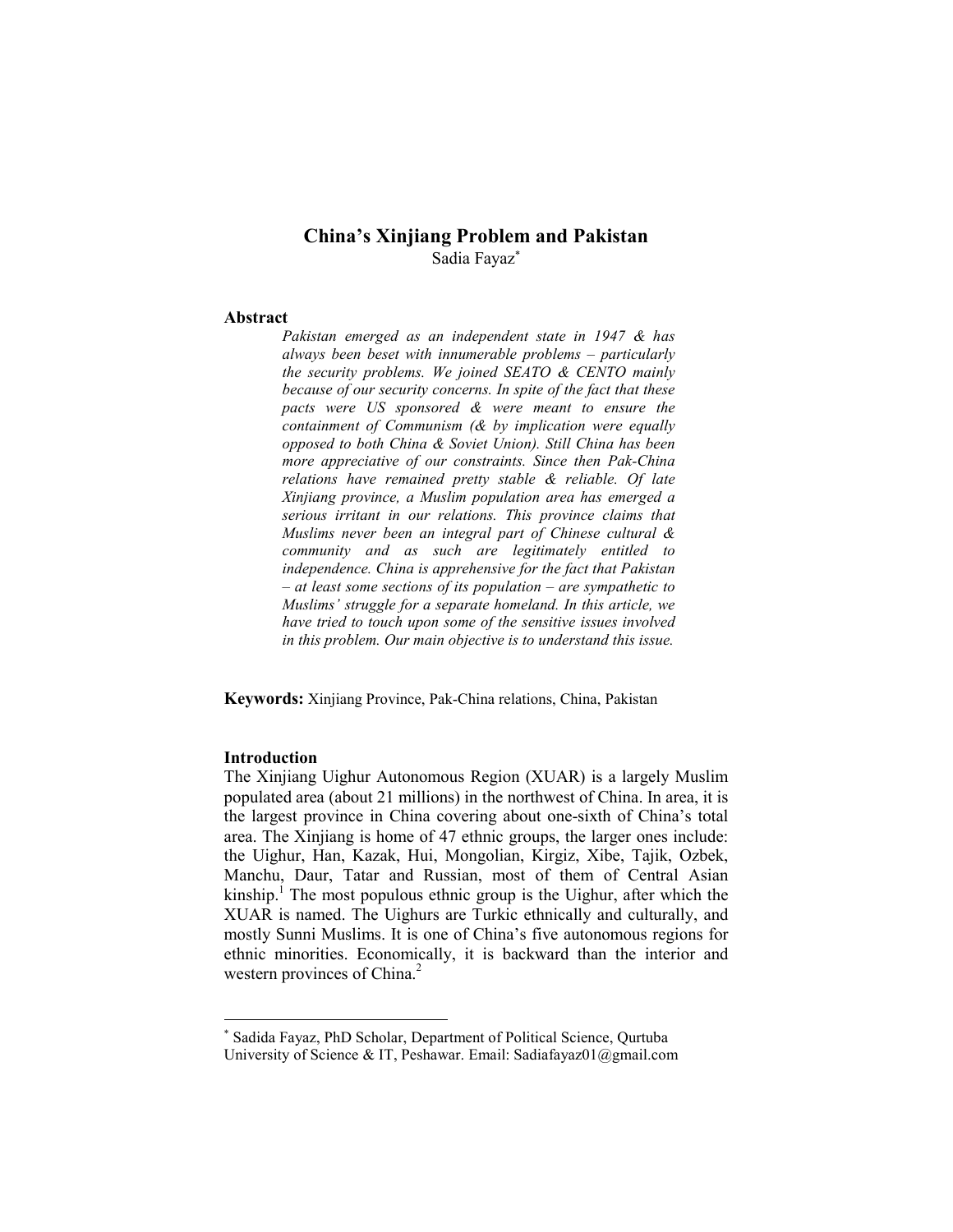The Xinjiang Uighur Autonomous Region has 5,500 km of international borders. It holds important position at the crossroads of 8 states: Russia, Central Asia (bordering the independent republics of Kazakhstan, Kyrgyzstan and Tajikistan), Mongolia, the Indian sub-continent (sharing common borders with India, Pakistan and Afghanistan), Tibet, and China proper. This geo-strategic position which made Xinjiang a crucial passageway for the Silk Road in the distant past and a stake in the "Great Game" between the Russian, British and Chinese empires, now even more sensitive amidst regional tensions. Standing high on the list includes: a territorial dispute with India (which declared in 1998 that its nuclear armaments were pointed at the PRC); the Pakistani-Indian conflict over neighbouring Kashmir; the never-ending war in Afghanistan; the volatile situation in the Ferghana Valley (where a mixture of ethnic groups are divided between Tajikistan, Kyrgyzstan and Uzbekistan); and the precarious situation within Tajikistan (torn by a civil war until 1996). It also lies at the cultural crossroads between the Islamic world, the Middle East and the Han Chinese heartland.

The crucial importance of Xinjiang has also been reinforced by the discovery of large oil deposits in its Tarim Basin, indicating that Xinjiang will become a major supplier for China's ever-growing energy needs.<sup>3</sup> More importantly, since the collapse of the Soviet Union, the vast energy supplies of the former Soviet Central Asian republics are becoming a focus of geopolitical attention as regional and extra-regional states seek to secure access to new sources of oil. These factors combine to make the outcome of the separatist struggle in Xinjiang of growing international strategic importance and will influence developments in the region.

Another cause of importance of Xinjiang for China is nuclear testing: areas of low population where military manoeuvres and nuclear testing are conducted. The People's Liberation Army (PLA) maintains large ground and air forces and most of its nuclear ballistic missiles in Xinjiang. China's nuclear weapons tests are also conducted at Lop Nor in Xinjiang's Taklamakan desert. China has conducted some 45 nuclear test explosions at Lop Nor since 1964; the last two occurred in 1996. The environmental devastation, atmospheric pollution and groundwater contamination caused by these tests is a major factor contributing to local hostility to the Chinese presence. Serious environmental pollution as a result of 20 years testing of nuclear weapons in the Turfan-Kuerla region and contamination of Lake Bositeng (China's third largest lake) has become yet another cause for indigenous resentment and protest against Chinese authority.<sup>4</sup>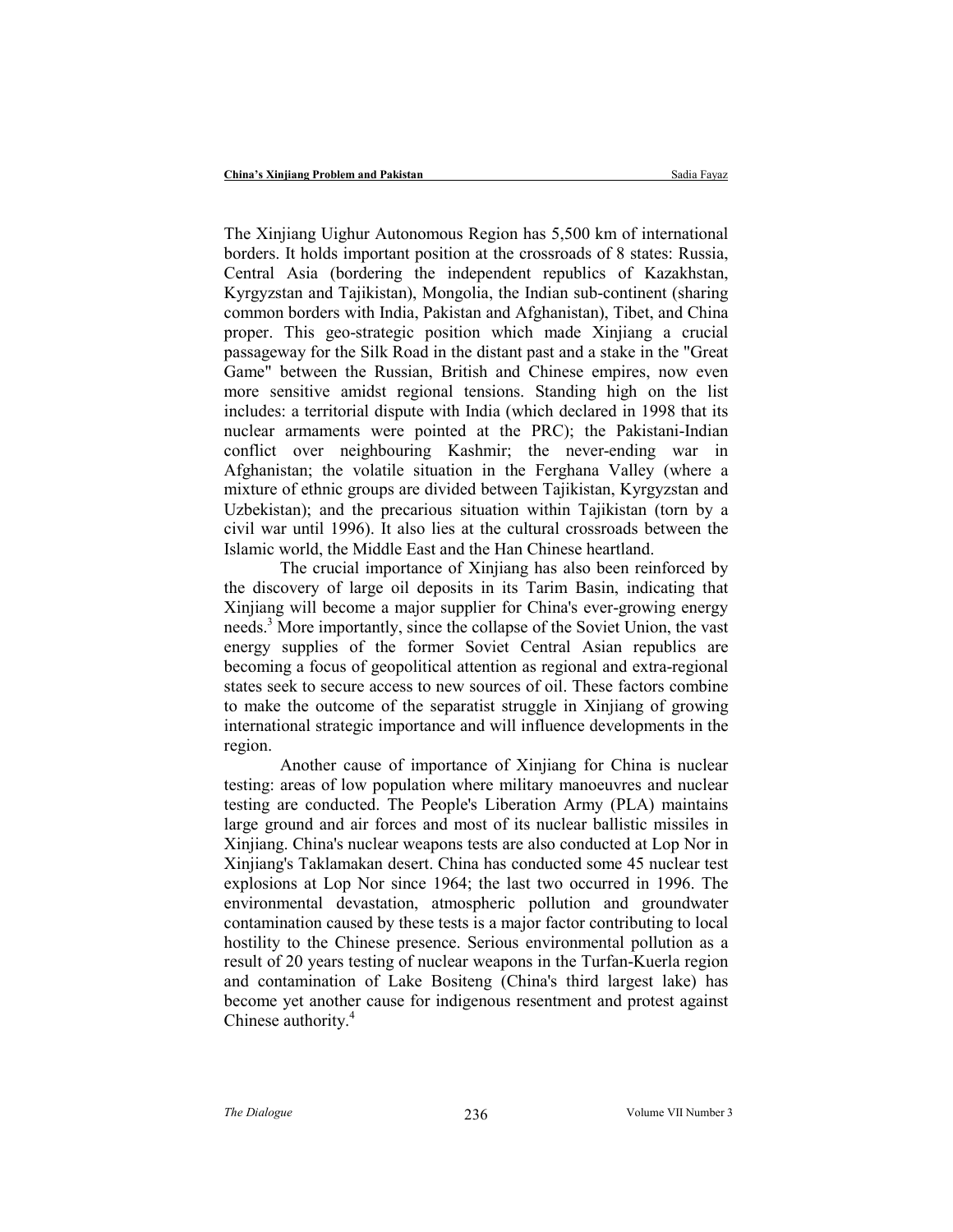Xinjiang is also of major importance to China for population resettlement. In 1949, about 0.29 million Han Chinese lived in Xinjiang, but since then some six million have immigrated to the province.

Finally, Xinjiang provides China with a unique potential to assert its influence in Central Asia and the Middle East. The China's regional authority is greatly enhanced by its position as a Central Asian power and China sees the breakup of the Soviet Union as an opportunity to expand China's Central Asian leadership. Xinjiang ethnic, family and religious ties with the surrounding states are all regarded as vehicles to this end.

Chinese Communist Party's (CCP) consolidation of its rule in Xinjiang has been "an attempt...to turn the region into an internal colony for three reasons: to reduce the historic vulnerability of its borderlands, to avert emboldening the separatist movements in Tibet and Taiwan by agreeing to Uighur demands for greater autonomy, and to monopolize Xinjiang's rich natural resources."<sup>5</sup>

#### **History**

Xinjiang was included in the territory of China in the Western Han Dynasty (206 BC-AD 24). $<sup>6</sup>$  After that there were subsequent gaps in</sup> Chinese authority, centuries during which the region became culturally intertwined with the Middle East and in which non-Chinese kingdoms flourished.<sup>7</sup> In 8th century the area was controlled by Arabs as a result of the Chinese defeat by Arab forces at Talas River near Samarkand in 751 AD. In  $13<sup>th</sup>$  and  $14<sup>th</sup>$  centuries, Xinjiang was controlled by Mongols. Chinese finally gained control of Xinjiang when the territory was Conquered and integrated into the Chinese state in the 1750s. China ruled it until 1862 amidst more than forty major local revolts. A major Turkic uprising then drove the Chinese out and the region partially gained independence. This, however, was the period during which Tsarist Russian expansion into Central Asia was perceived as threatening to British colonial interests in India. In what is known as "The Great Game", the British sought to check Russian ambitions through a series of alliances and military assistance to friendly powers. Because they were concerned that Russia would move into East Turkestan (Xinjiang), the British financed the Manchu (Chinese) dynasty's re-conquest of East Turkestan in 1876. East Turkestan was named Xinjiang and formally annexed to the Manchu Empire in 1884. Xinjiang became a province of China in 1884, fixing a firm western border with Russia.<sup>8</sup> The Xinjiang region was not initially colonized or settled but was maintained as a strategic frontier zone, with up to 20,000 Manchu (Chinese) banner garrisons, at a huge annual cost. The largely Muslim inhabitants kept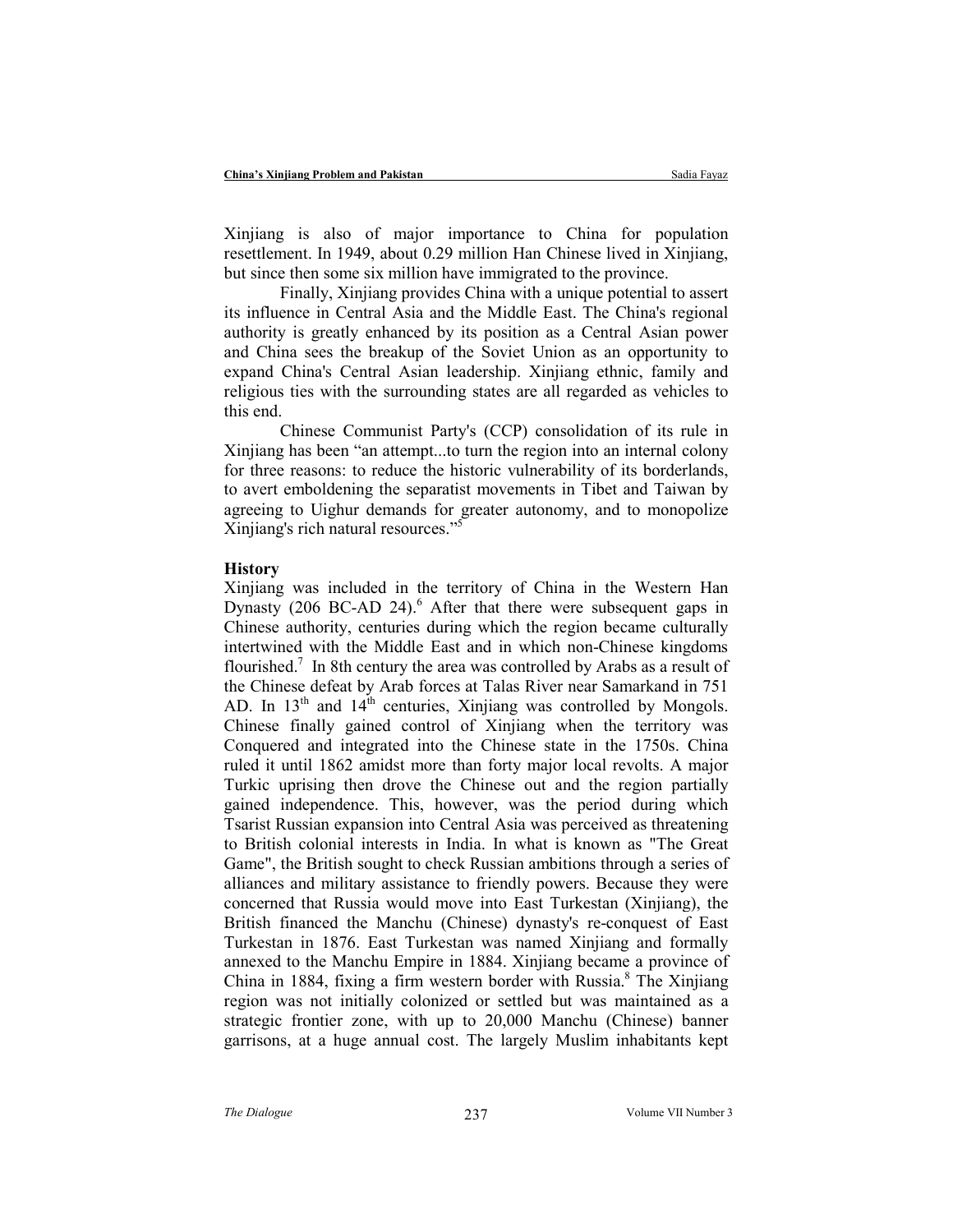their own religious leaders who were bound by salaries and titles to the Manchu state (China). $\frac{9}{2}$ 

Xinjiang's relations with Beijing have been fractious ever since. The reason is simple: the native population of Xinjiang has no cultural, ethnic, linguistic or religious connection with China which, in essence, is a "foreign" occupying power. In fact, the very name "Xinjiang" meaning "New Frontier", emphasizes the region's place at the periphery of the Han Chinese Empire.

After the dissolution of the Manchu Dynasty (1644-1912 A.D) the Republic of China gradually saw the country dissolving into Japanese-occupied territories and warlord-occupied territories, including Xinjiang. In 1933, Uighurs established the short-lived Islamic Republic of Eastern Turkestan and again in 1944 Uighur leaders set up an independent state called the East Turkestan Republic, ruled by an autonomous military governor who nervously sought aid and sponsorship first from the Soviet Russia and then from the Nationalist Party of China, before ultimately surrendering to the Communists in Xinjiang in September 1949.<sup>10</sup>

### Xinjiang after 1949

Although China was initially declared a multinational state in 1949, the Communist Party's policy of 1957 opposed "local nationalism" among ethnic minorities and clamped down on religions.<sup>11</sup> A decade later, the Cultural Revolution (1966–76) caused even greater injustices against ethnic minorities. Religion was especially suppressed, so were ethnic languages, cultural foods and dresses. The Uighur in Xinjiang, like other Muslim minorities throughout China, saw their religious texts and mosques destroyed, their religious leaders persecuted, individual adherents punished and ancient religious sites desecrated.<sup>12</sup> The Mao era of Cultural Revolution was particularly hard for all religious groups in China, especially the Muslims. After Deng Xiao Ping (1975-83) took power, the situation improved rapidly for the Muslims and there was a return to religious tolerance. With the more open policies adopted during the late 1970s and the early 1990s, restrictions on minorities and religions began to loosen. Mosques were rebuilt or reopened and greater interaction between China's Muslims and the wider Islamic community was permitted. Chinese Muslim participation in the annual Haj pilgrimage to Makkah grew steadily from the mid-1980s, exposing many ordinary people to international Islamic thought and political developments. Similarly, foreign Muslims were allowed to visit Islamic sites in China, creating a greater awareness of the wider Muslim community.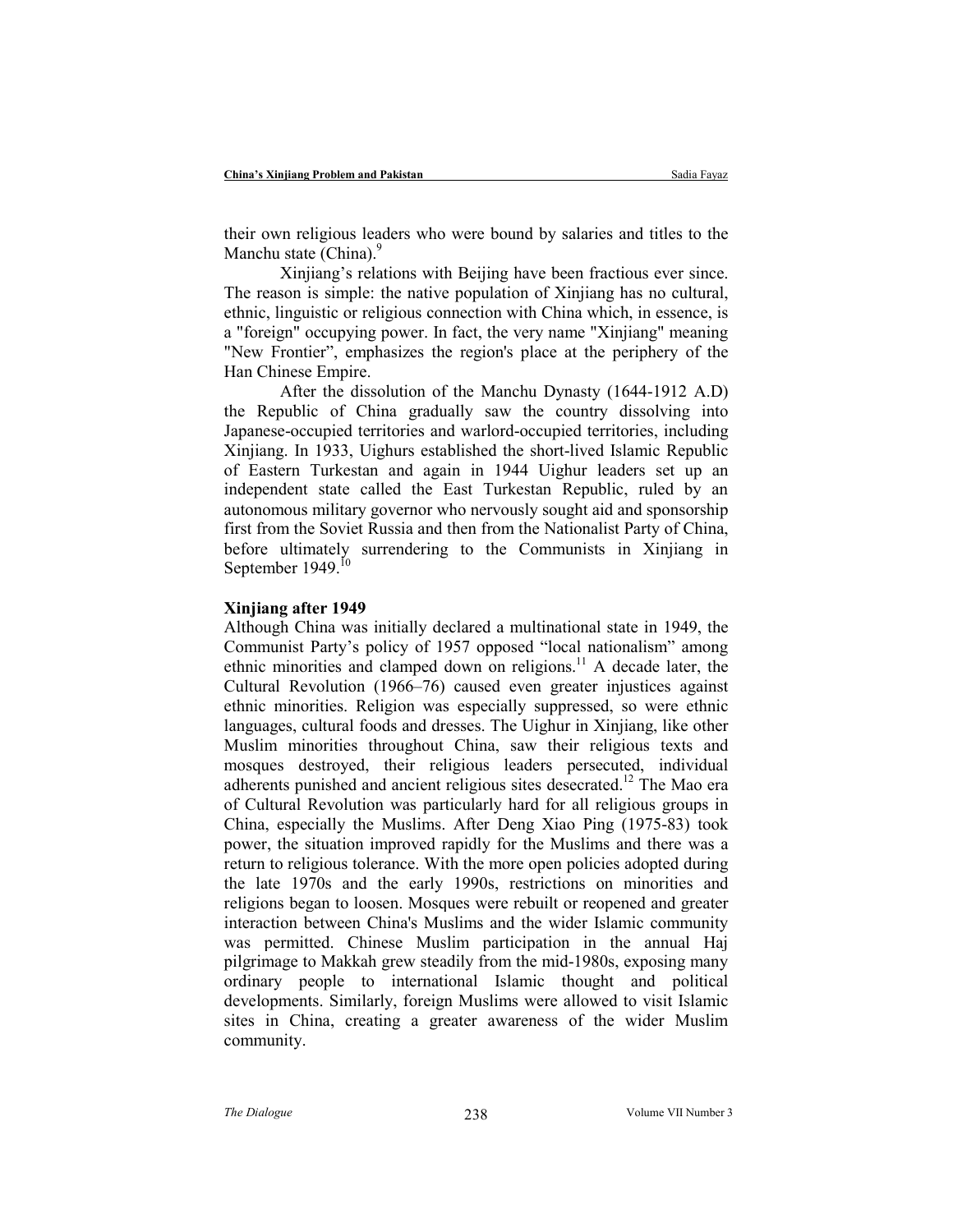This opening resulted in more minorities speaking out against what were seen as discriminatory economic, religious, and political practices. Very quickly, these openings generated renewed affinity with Islam in Xinjiang and created an intellectual climate conducive to thoughts of separatism and autonomy. Sensing a threat to its power, the Chinese government responded by restricting contacts between its Turkic Muslims and visitors from the Middle East. By the early 1990s, mosque construction and renovation was severely curtailed, public broadcasting of sermons outside mosques was banned, religious education was forbidden, only religious material published by the state Religious Affairs Bureau was allowed, religious activists were removed from state positions and Haj pilgrimages were tightly controlled and limited to participants over 50 years of age. The first serious outbreaks of violence directed at the Chinese authorities occurred in response to the imposition of these restrictive measures and reflected the local communities' anger and frustration at Beijing's about-turn on greater religious freedom. China feared that instability in Xinjiang could bring instability to Tibet, inner Mongolia and Taiwan.

## Xinjiang Uprising

The problem's root causes are a complex mix of history, ethnicity, and religion fueled by poverty, unemployment, social disparities, and political grievances.<sup>13</sup>

The April 1990 armed uprising in Baren marked the start of an increase in Uighur Muslim violence in Xinjiang. Uighurs want a separate state, or to maintain cultural distinction within an autonomous relationship with China. The violent outbreaks in Xinjiang occur sporadically, with Uighur groups claiming responsibility. The Uighurs have a history of long grievances against the Chinese government. The uprising in Xinjiang province can largely be attributed to the following:

#### China Policies

Since 1949, there has been unrest within Xinjiang, but this issue is not monolithic. There are serious divides and multiple fault-lines within Xinjiang on social, economic and radical lines. The primary problem in Xinjiang is ethnic; the Uighurs who form the majority in Xinjiang claim that historically they were never a part of the Chinese kingdom. What really hurts the Uighurs is their discriminatory treatment by the rest of China in matters of culture, religion and language. The Uighurs complain against the state of China for mistreating them, affecting their future. They also complain against the rest of Chinese society for treating them as second class citizens. In any given ethnic situation, some perceptions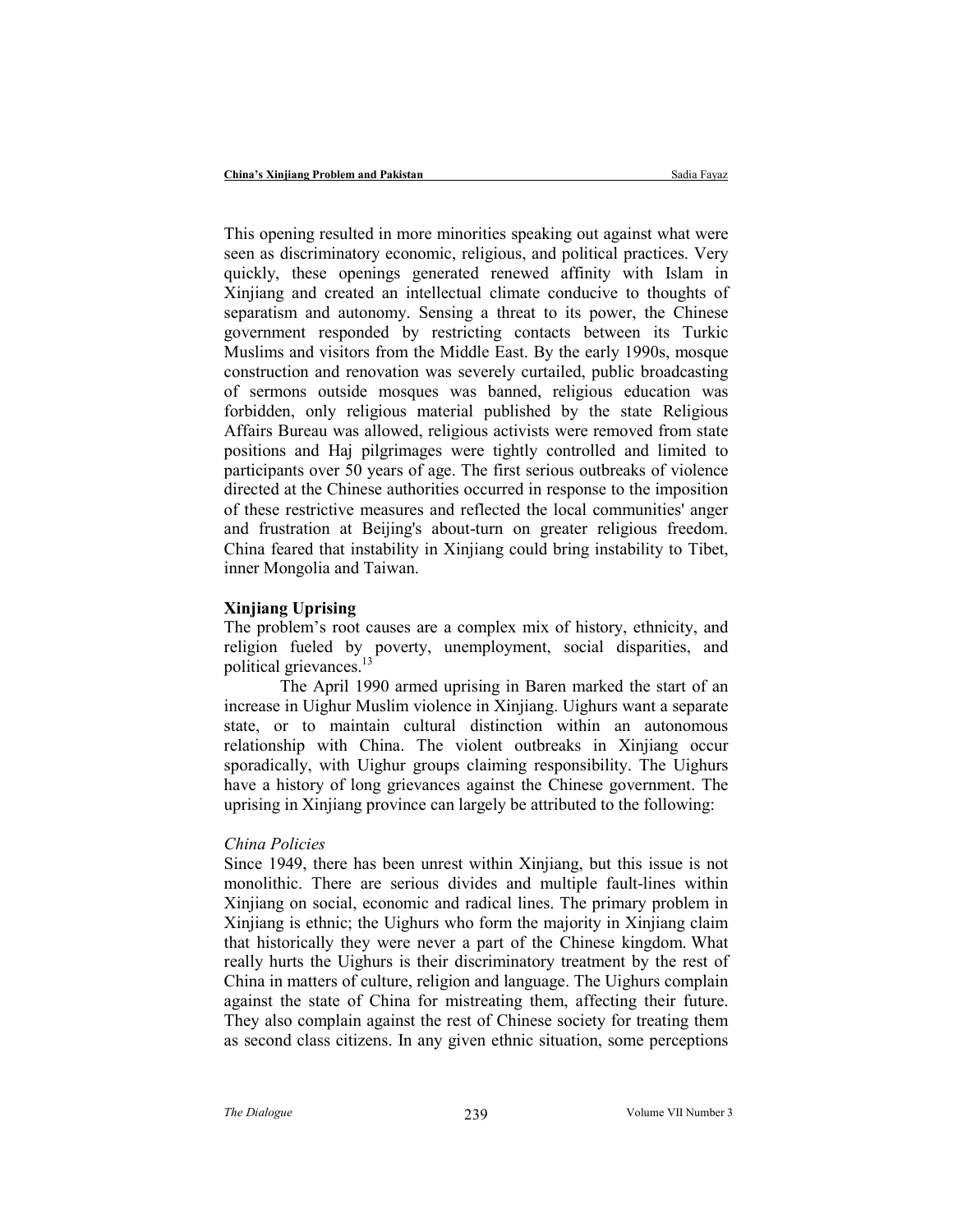are genuine and the rest perceived. Whether genuine or perceived, there are serious grievances among the Uighurs against the Chinese state, relating primarily to the ethnic question.

i). Religious Repression: The increase in Muslim unrest in Xinjiang is a function of the resentment that has grown as the community's aspirations for greater autonomy based on the combination of national identity and religious revivalism. The Islamic revival is not primarily an ideological reawakening; instead, the reduced interaction with the cultural heritage of the Islamic world made the religious element an important new focus of anti-Chinese unity.

Discriminatory policies favouring the Han Chinese over the locals in access to jobs, education, health care and other services, combined with Beijing's insensitivity to traditional cultural and religious way of life in Xinjiang, have compounded Muslim resentment at being treated as second-class citizens in their homeland. For example, the Communists banned the traditional Arabic script that had been used in the region for more than a thousand years and destroyed thousands of historical books. $14$  In order to take advantage of economic opportunities, the native population is required to learn Chinese. The cultural, linguistic and religious distance between the two peoples is not closing and social interaction remains negligible. China's integration policies are particularly offensive to traditional values. For example, financial rewards are given to Han Chinese who inter-marries with Muslim ethnics but any offspring are registered only as Chinese.

Anti-Chinese unrest in Xinjiang stems therefore from the twin assaults of cultural/ religious repression and demographic manipulation.<sup>15</sup> Beijing's rigorous attempts to assimilate the Uighurs through the repression of religion, assembly and language, as well as through the systematic introduction of Han Chinese immigrants into the region, have stimulated deep-rooted anti-régime sentiment. Therefore, it is of little surprise that there have been periodical uprisings against Chinese domination.

ii). Economic Discrimination, Develop West Policy and Han Inter Immigration: China in recent years, has been attempting to develop Xinjiang as a gateway to the Western world; as a part of this objective, there have been efforts to create special economic zones and build cities of international standards. This strategy has resulted in two serious economic imbalances: first, as is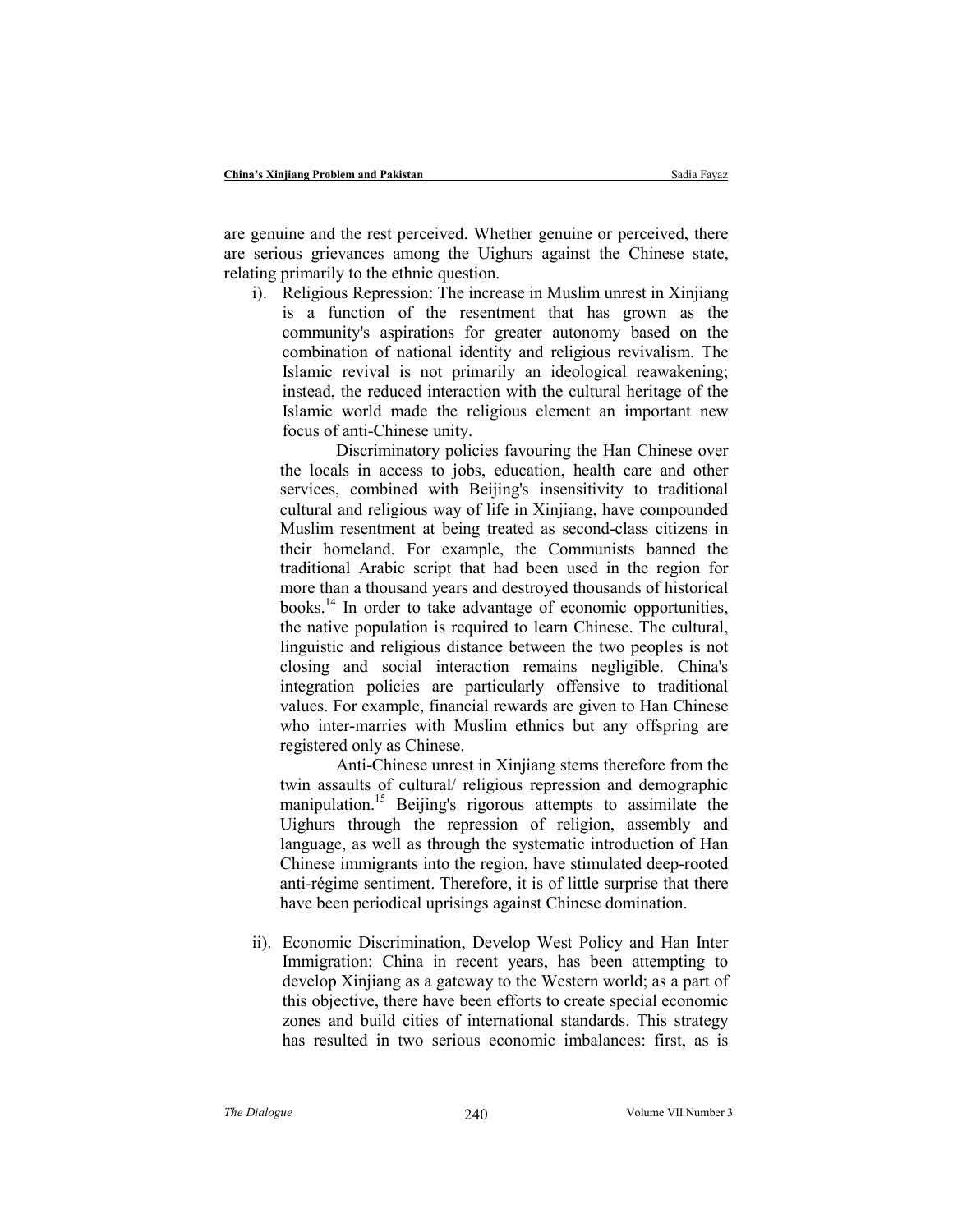happening in the rest of China, there is a rural-urban migration factor. For example, Kashgar today attracts a large number of migrants from rural Xinjiang. Second, economic investments in Xinjiang have also attracted large scale Han migration from the rest of China into this region. The Uighurs, like the Tibetans, complain that the Han migration into their region is a deliberate strategy of the Chinese government to change the ethnic composition of their homeland.<sup>16</sup>

In an attempt to close the gap in income and wealth terms between the rapidly growing eastern coastal provinces and the western China, the Chinese President Jiang Zemin in 1999 launched the Western Development Campaign, popularly known as "Go West!" At the same time, China announced to "seize an historic opportunity", launching an ambitious policy to "open up Xinjiang to the world" by setting up economic zones, expanding border trade and pouring massive investment into infrastructure and capital construction in the province. Promoting Han Inmigration, the increased economic activity and improved transport routes enabled Beijing to speed up the immigration of ethnic Han in a strategy that is called "mixing sand" (chan shazi). Even though this new settlement, both urban and rural, has been encouraged by a series of carefully planned measures, any large influx of settlers is bound to generate conflict.<sup>17</sup> The China Communist Party (CCP) has also actively encouraged Han settlement in Xinjiang as part of the Production and Construction Corps (PCC), paramilitary farms consisting, primarily, of demobilized troops.<sup>18</sup>

Although China officially denies any significant increase and official statistics do not show any major rise, yet it is obvious that fresh waves of Han migrants have been pouring into Urumqi (Xinjiang Capital) and every other city. Construction work, restaurant employment, hawking and a wide array of jobs are taken up by people coming in from other parts of China.<sup>1</sup>

China for plundering Xinjiang natural resources such as oil and many minerals, and to upsetting the demographic balance, encourages Han immigration. Consequently, the share of the Hans in Xinjiang's population has grown dramatically from about 6 percent in 1949 to about 42 percent today. Enjoying affirmative action, Hans occupy not only the crucial positions in the region's administration, politics and military, but also have better and easier access to its economic benefits, while Uighurs are systematically discriminated against.<sup>20</sup>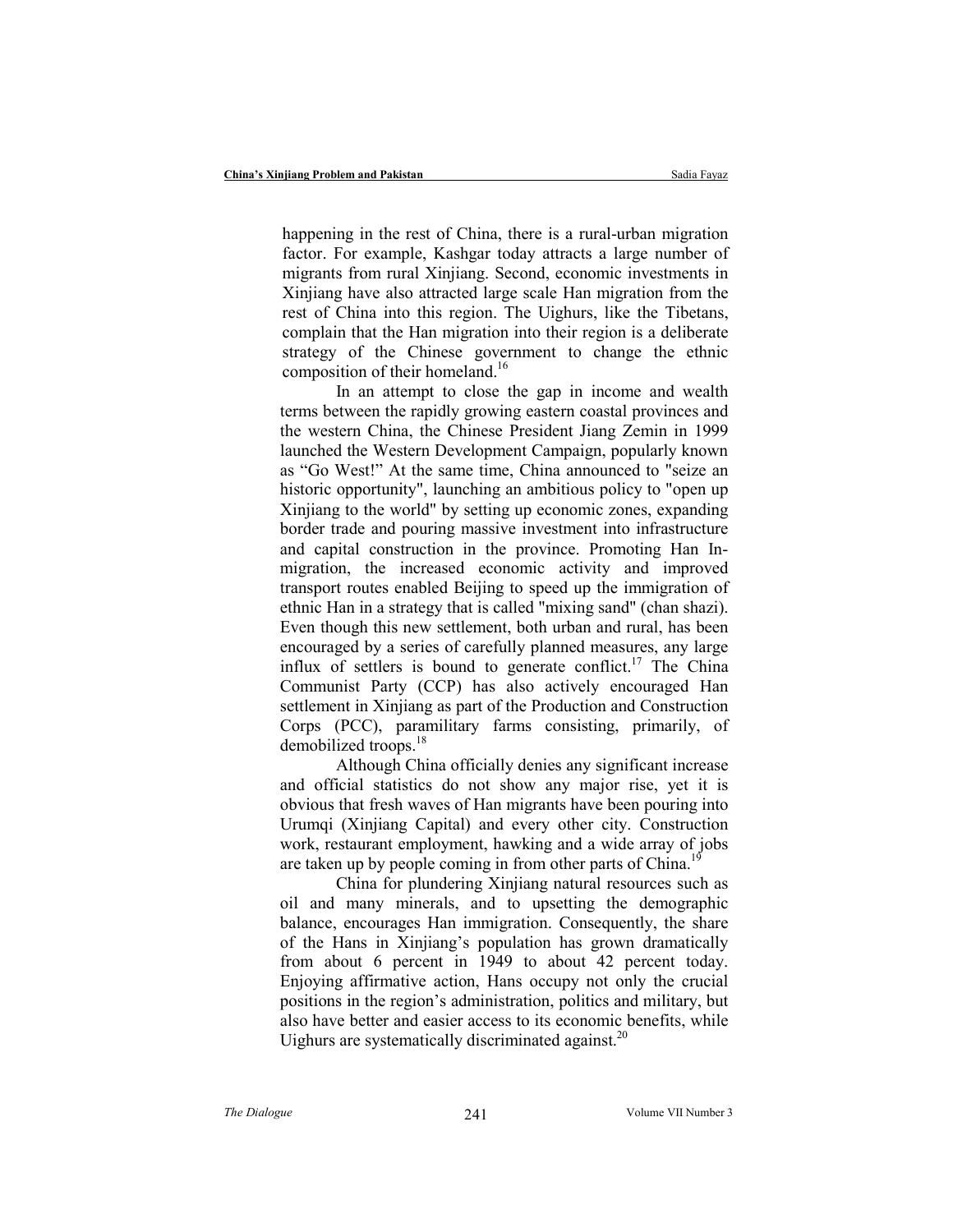In what is perhaps the ultimate attempt at ethnic dilution, China's strict one-child policy has been waived for Han Chinese willing to move to Xinjiang; they are allowed to have two children, a benefit which encourages further immigration. In effect, there has been a systematic policy to reduce the Muslim heritage of Xinjiang. As a result of the increase in Han settlers in Xinjiang employed by the PCC or otherwise, the region has gone from 76% Uighurs in 1949 to 45% Uighurs today. The increase in Han settlement has been a major source of friction in Uighur-Chinese relations.

| Year          | Total      | Uighur | Han  | Other ethnic     |
|---------------|------------|--------|------|------------------|
|               | Population |        |      | groups, Kazaks   |
|               |            |        |      | Huis, Kyrgez etc |
| 1949          | 4.33       | 3.29   | 0.29 | 0.73             |
| Percentage    | 100        | 76     | 6.7  | 17.3             |
| 1953          | 4.78       | 3.61   | 0.33 | 0.90             |
| $\frac{0}{0}$ | 100        | 75.42  | 6.9  | 17.7             |
| 1964          | 7.44       | 4.02   | 2.45 | 0.95             |
| $\frac{0}{0}$ | 100        | 54     | 33   | 13               |
| 1982          | 13.16      | 5.99   | 5.32 | 1.86             |
| $\frac{0}{0}$ | 100        | 45.5   | 40.5 | 14               |
| 1990          | 15.16      | 7.19   | 5.7  | 2.3              |
| $\frac{0}{0}$ | 100        | 47.5   | 37.6 | 15               |
| 1997          | 17.18      | 8.02   | 6.6  | 2.6              |
| $\frac{0}{0}$ | 100        | 46.7   | 38.4 | 15               |
| 2000          | 18.46      | 8.35   | 7.49 | 2.7              |
| $\frac{0}{0}$ | 100        | 46.1   | 39.2 | 14.7             |
| 2002          | 19.05      | 8.69   | 7.96 | 2.4              |
| $\frac{0}{0}$ | 100        | 45.6   | 39.9 | 14.5             |
| 2010          | 21.3       | 10.05  | 8.4  | 2.85             |
| $\frac{0}{0}$ | 100        | 45.2   | 40.1 | 14.7             |
| 2012          | 21.8       | 10.4   | 8.7  | 2.8              |
| $\frac{0}{0}$ | 100        | 45     | 41   | 14               |

Change in population structure of Uighur and Han in Xinjiang (1949- 2012) (Figures in millions)

Sources: Colin Mackerras, Xinjiang at the Turn of the Century: the Causes of Separatism, Central Asian Survey, vol. 29, no. 3, 2001, pp. 289-303.

iii). Strike Hard Policy: Following the mass protests and violent riots of April 1990 in Baren Township, there were further Uighur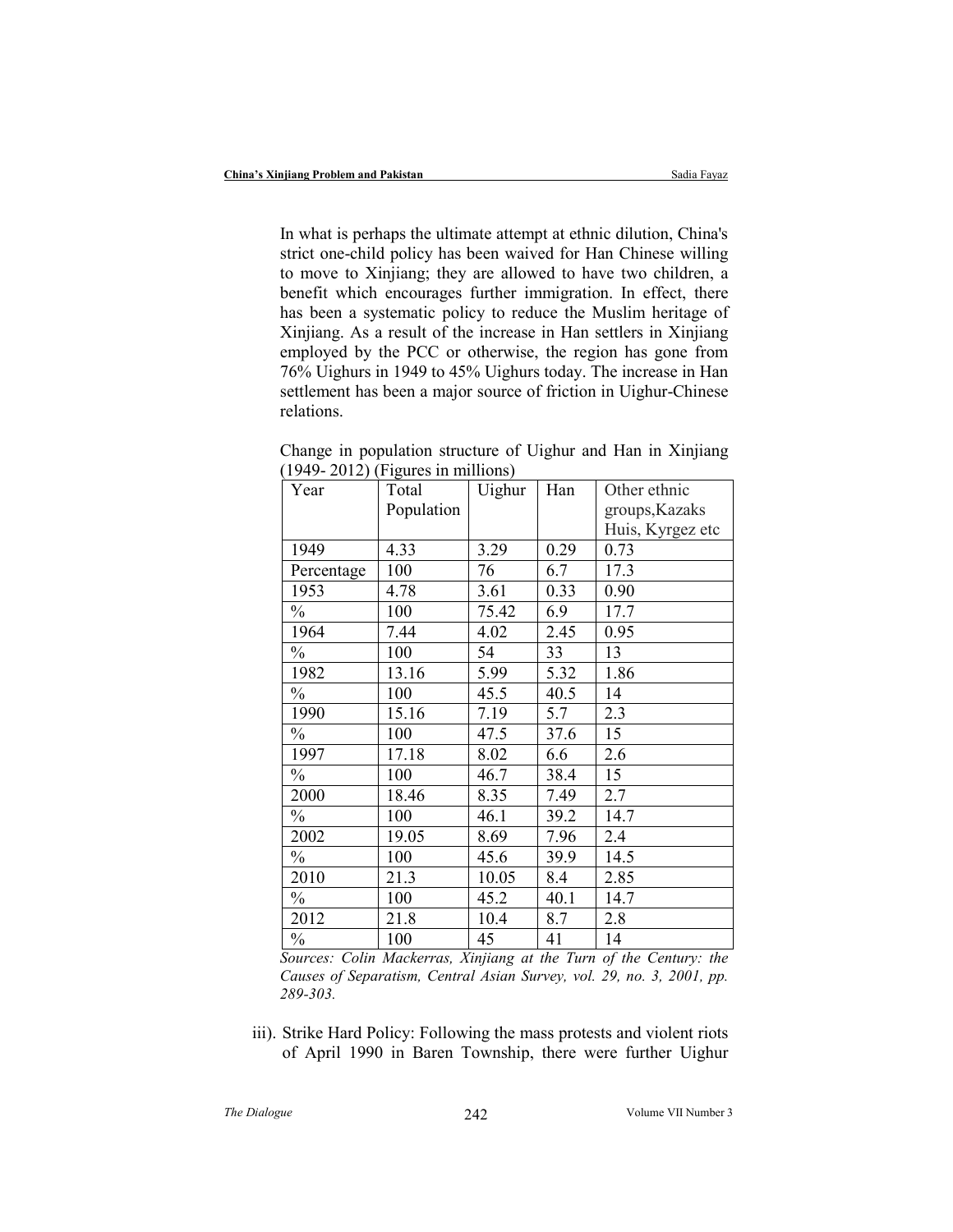demonstrations and disturbances in various cities including Yining, Khotan and Aksu in the mid 1990s.<sup>21</sup> This was followed by the Chinese government response: the initiation of a "strike hard" campaign against crime throughout China in 1996 which made Uighurs and separatists in Xinjiang a key target. After the forceful suppression of a Uighur demonstration in the city of Yining in February 1997, there were several days of serious unrest. A renewed national "strike hard" campaign against crime was initiated in April 2001 and has never formally been brought to a close. China's official statement on "East Turkistan Terrorists," published in January 2002, listed several groups allegedly responsible for violence, including the East Turkistan Islamic Movement (ETIM), the East Turkistan Liberation Organization (ETLO), the Islamic Reformist Party "Shock Brigade," the East Turkistan Islamic Party, the East Turkistan Opposition Party, the East Turkistan Islamic Party of Allah, the Uighur Liberation Organization (ULO), the Islamic Holy Warriors, and the East Turkistan International Committee. These criminal suppressions, despite decreasing unrest, increase the violence further.

#### International Factors

i). China's helping of Mujahideen against USSR in Afghanistan: The Afghanistan war (1979-89) should not be underestimated in terms of the impact it had on Islamic youth from Algeria to Kashmir. As an ideological event, the Afghan conflict clearly had a powerful effect on those who now seek to create an Islamic state in East Turkistan. A number of Xinjiang Muslims are known to have fought alongside the Mujahideen in Afghanistan together with other committed revolutionaries from a number of Islamic states. China also helped Mujahideen in Afghanistan by pouring arms, training and some fighters into the anti-Soviet jihad in Afghanistan in the 1980s. In the 1970s and much of the 1980s, the central plank of China's foreign policy was to oppose Soviet hegemony.<sup>22</sup> During the 1980s, this policy drove China to throw in its lot with an American supported war in Afghanistan against the Soviet Union. The result turned out to be entirely contrary to China's interests. China was thus forced to lie in a bed that it had itself helped to make.

Chinese government trained and armed Uighurs in conjunction with Pakistan as part of the successful anti-Soviet efforts. The price China paid for allowing the Uighurs to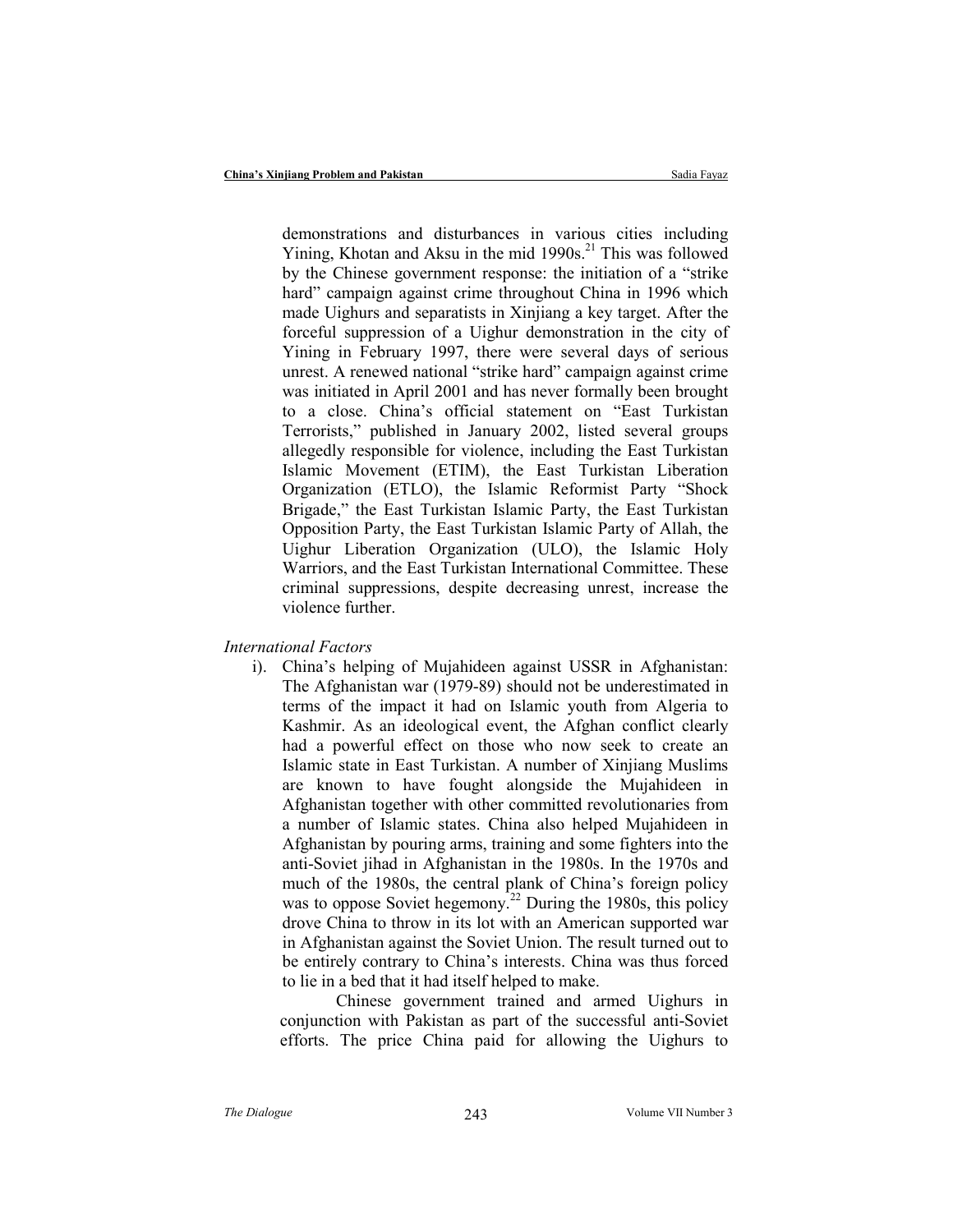participate in a jihad was a "renewed and spreading revolt of the Uighurs."<sup>23</sup> Many Uighurs who fought alongside the mujahideen returned to Xinjiang, in spite of the Chinese government's efforts to thwart them. Subsequently, they joined the nationalist movement there, often violently agitating for independence.

Certainly, radical Islamic international contacts were consolidated in Afghanistan and the end of that conflict has created a pool of well-trained, religiously motivated fighters and a vast amount of surplus weapons. There is a virtually uncontrollable trade in weapons from Afghanistan to the border regions of Pakistan, Kashmir, Tajikistan and to criminal elements elsewhere in the region. Smuggling of all kinds of illegal imports is common throughout the area and centuries-old tribal connections make it unreasonable to dismiss the influence of "outsiders" in the Xinjiang conflict.

Thus, several factors such as the cross-border linkages established by the Uighurs through access provided by the Karakurram highway, China's tacit consent to expanded Uighur travel and economic links with region through Reform Era policies, and China's explicit consent in supporting anti-Soviet operations, all prompted the radicalization of a portion of Xinjiang's Uighurs.

ii). Disintegration of USSR and independence of Central Asian States: The emergence of the post-Soviet Central Asian states in 1991 constituted a watershed in China's policies toward Xinjiang, the historically troubled Chinese province that belongs geographically and ethnically to Central Asia. Economic and security issues, both domestic and transnational, have become increasingly intertwined as the Chinese government has looked for ways to ensure stability and territorial assimilation at the same time.<sup>24</sup>

With the sudden collapse of the Soviet Union in December 1991, the Chinese leadership was presented simultaneously with risks and opportunities. The retreat of China's long-time rival, Russia, offered new opportunities for China to gain influence in Central Asia, a region previously out of reach and rich in energy resources. China launched ambitious policies towards the Central Asian states to gain access to key energy resources and cheap raw materials and conquer new markets for its products. But China's main concern was to prevent renewed rebellion in Xinjiang against China,<sup>25</sup> especially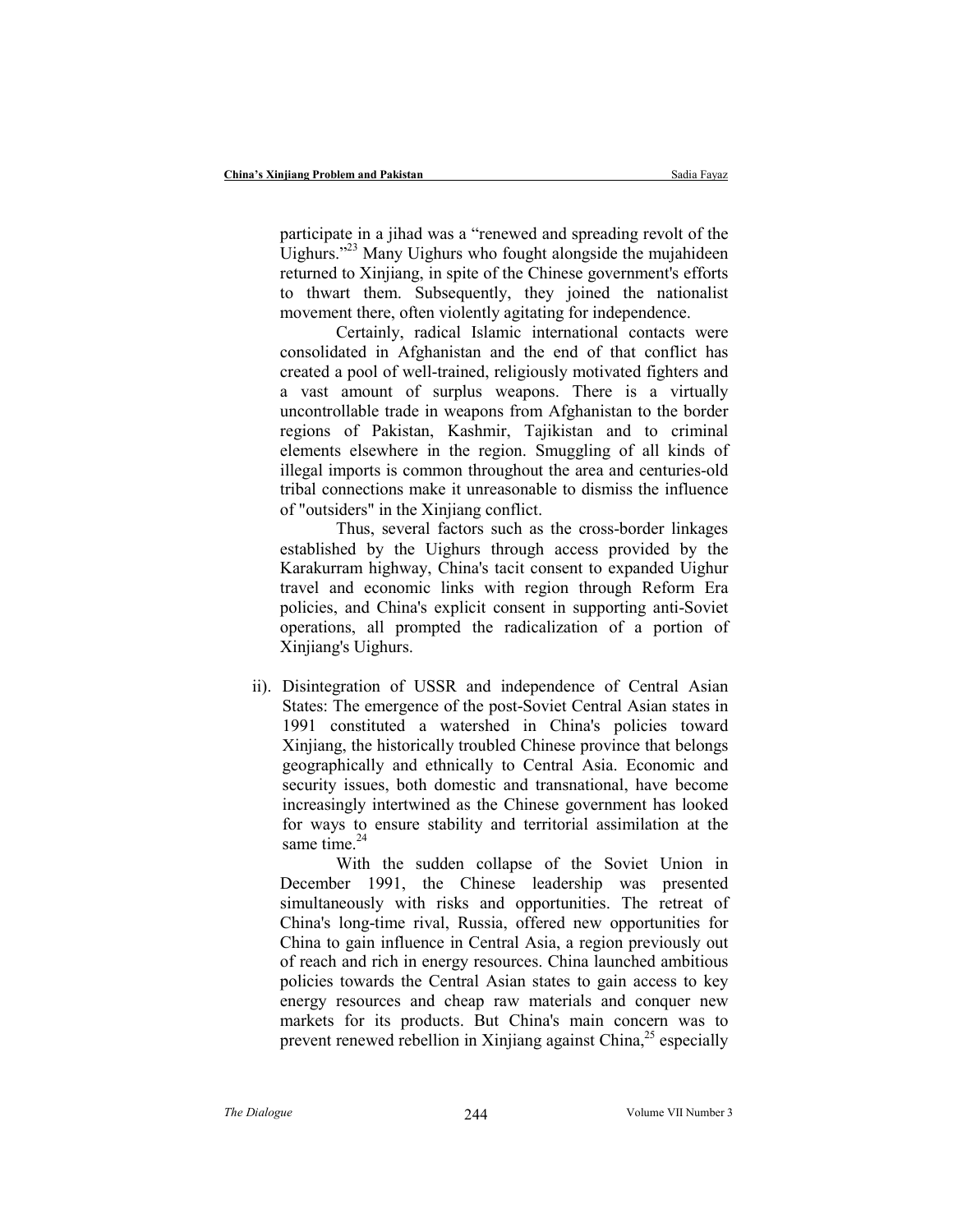given the volatility of the new geopolitical environment. The revival of Islamic identity throughout Central Asia has contributed directly to the growth of anti-régime hostility in Xinjiang and raised concern in Beijing that religious nationalism poses the greatest threat to the stability of China. Official statements repeatedly refer to the danger of "splittism" along religious lines and it is clear that the government was not prepared to tolerate greater ethno-religious autonomy at the risk of jeopardizing the control of the Communist Party. The separatist elements in Xinjiang were encouraged by the independence of Central Asian States to struggle for their own independence from China.

Some scholars claimed impetus behind the more violent forms of resistance was the independence of Central Asia. "The latest wave of Uighur separatism has been inspired not by Osama bin Laden but by the un- raveling of the Soviet Union, as militants seek to emulate the independence gained by some Muslim communities in Central Asia."<sup>26</sup>

iii). External Powers Involvement: Chinese officials have frequently blamed outside forces for their troubles in Xinjiang, and have warned against United States and CIA involvement. China is the main competing power of US in Asia. So US always tries to create troubles for China in one shape or another by supporting Tibetan separatism or Xinjiang separatism to serve her strategic interests in the region. $^{27}$ 

### Xinjiang after 9/11

In the US led war on terror, China has seized the opportunity to justify its repression of pro-independence activities in Xinjiang by framing the conflict in that region as just one more front of the global war on terror.

China has been quick to capitalize on the war against terrorism to justify renewing its brutal "Strike Hard" campaign. On January 21, 2002, the Information Office of the State Council issued a report stating that "terrorist forces from Xinjiang jeopardized . . . social stability in China, and even threatened the security and stability of related countries and regions."<sup>28</sup> An extension of this position has been China's allegation that the East Turkistan Islamic Movement, a small separatist group within Xinjiang, is a terrorist group having strong ties with the al-Qaeda.

After September 11, 2001, China aggressively played the Islamic terrorism card in stigmatizing the Uighur self-determination movement. According to one report, the Chinese claim 1,000 Uighur militants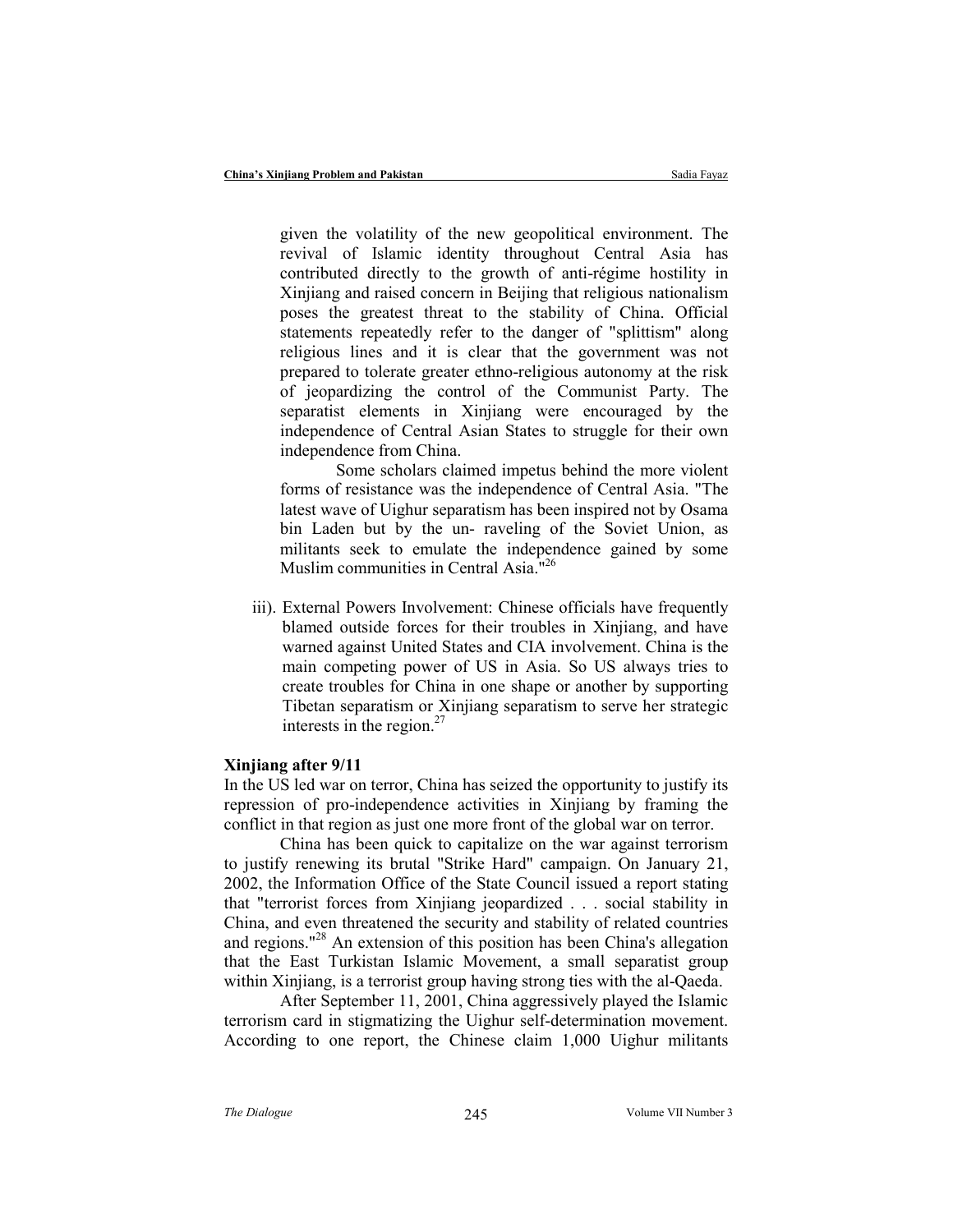trained by al-Qaeda and other Islamist groups, and charged that Osama bin Laden himself had offered large sums of money to Uighurs to create an Islamist terrorist campaign in Xinjiang.<sup>29</sup> Although the East Turkestan National Congress has explicitly condemned al Qaeda, yet there are few signs that the Uighurs have links with international Islamist terror groups. Open tolerance of minorities declined further in Xinjiang when China felt it was now both internationally permissible to "crack down" on separatists in Xinjiang and nationally more urgent to protect its porous borders from an influx of more violent forms of Islam from Afghanistan, Pakistan, Tajikistan, Kyrgyzstan and Kazakhstan.<sup>30</sup>

According to the Chinese documentary, Hasan Mahsum found refuge in Taliban-controlled Afghanistan after leaving Xinjiang in 1997 and established a ''training camp'' and began to recruit Uighurs to carry out a jihad in Xinjiang. The Chinese government asserts that: The ''East Turkistan Islamic Movement'' headed by Hasan Mahsum is supported and directed by bin Laden. Since the formation of the ''East Turkistan Islamic Movement'' , bin Laden has schemed with the heads of the Central and West Asian terrorist organizations many times to help the ''East Turkistan'' terrorist forces in Xinjiang launch a ''holy war,'' with the aim of setting up a theocratic "Islamic State" in Xinjiang.<sup>31</sup> This document subsequently claims that Mahsum met personally with Osama bin Laden in 1999 and 2001 in Kandahar and Kabul to receive ''instructions'' and financial assistance without providing any corroborating evidence. $32$  Many scholars and human rights organizations have condemned China's sweeping generalization of all Uighurs calling for independence as terrorists drived by radical Islam. According to Human Rights Watch, China has sought to "blur the distinctions between terrorism and calls for independence by the ethnic Uighur community . . . in order to enlist international cooperation for its own campaign, begun years earlier, to eliminate 'separatism'."<sup>33</sup>

#### China Policy to Curb Xinjiang Problem

Chinese policy to address these challenges to its position in Xinjiang since 1990 has been characterized by five major strategies: (1) Recentralisation of economic decision-making; (2) Han in-migration; (3) Exploitation of Xinjiang's potential energy resources; (4) Greater political and economic links with Central Asia; and (5) Reinforced state control of ethnic minority religious and cultural expression practice.<sup>34</sup>

The central government's policies on separatists include the use of force in Xinjiang. In August 2001, the Chinese military undertook large-scale exercises in Xinjiang with an imposing parade of military hardware through the center of Kashgar.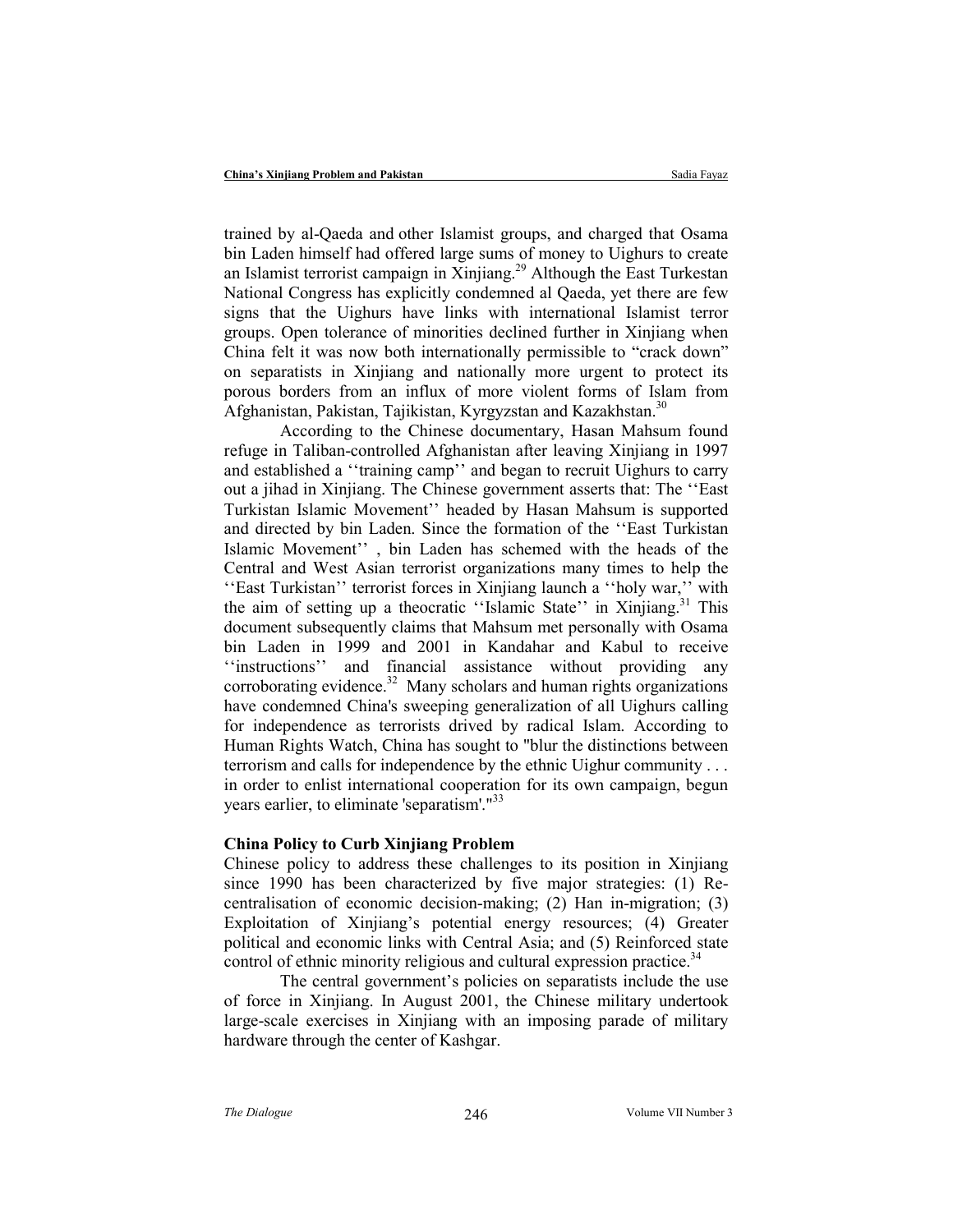Economic incentives, however, may be the largest tool in the central government's policies toward Xinjiang and the Uighurs, especially the Western Development Program's policies. The western regions, more than half of China's vast expanse of land, consist of six provinces and three autonomous regions, including Xinjiang. The Western Development policies were first, an economic development strategy to reduce poverty, and second, an urgent social necessity of Chinese leaders.

## Pakistan and Xinjiang Problem

When in 1990s the separatists got momentum in Xinjiang for which China blame al Qaeda and Taliban who were supported by Pakistan at that time, Chinese government shut down its road links with Pakistan, including the legendary Karakorum Highway, curtailed border trade for several months to stop the destabilizing flow of fighters, lodged strong protests with the Pakistani government.<sup>35</sup>

According to Ahmad Faruqi, "The Chinese closed the highway because they ... wanted to send a strong signal to the government of Pakistan that China would not hesitate to freeze the close ties between the two neighbors if Pakistan did not stop its backing for Islamic militants."<sup>36</sup>

China blamed that the separatists were trained in Pakistani madrassas, irony, while China herself sent them during the 1980s for help of Afghan mujahideen against the Soviet Union.

With the rise of the Taliban in Afghanistan, China's fears of the Islamic threat were further compounded as the Taliban, along with the Islamic Movement of Uzbekistan (IMU), a jihadi group with ties to al-Qaeda, were believed, recruit Uighurs from the vast network of Pakistani madrassas, many of which follow the conservative Deobandi teachings and advocate jihad. $37$  During the late 1990s, China even covertly attempted to reach out to the Taliban and urge them to stop supporting a Uighur insurgency in China. In one instance, as Chinese pressure on Pakistan and the Taliban grew, at a meeting in Kandahar between the Chinese ambassador to Pakistan and Taliban leader Mullah Muhammed Omar, the Taliban denied that Uighurs were part of their forces.<sup>38</sup>

China believed to have pressured Pakistan to launch a crack down on Muslim groups it suspects of arming fundamentalists in Xinjiang. The PRC special relationship with Pakistan has not refrained the Chinese government from taking action against Pakistanis in Xinjiang. In late December 2003, 700 Pakistani traders were expelled from Xinjiang. Beijing has also restricted visas for Pakistanis wanting to travel to Xinjiang along the Karakorum Highway and taken measures to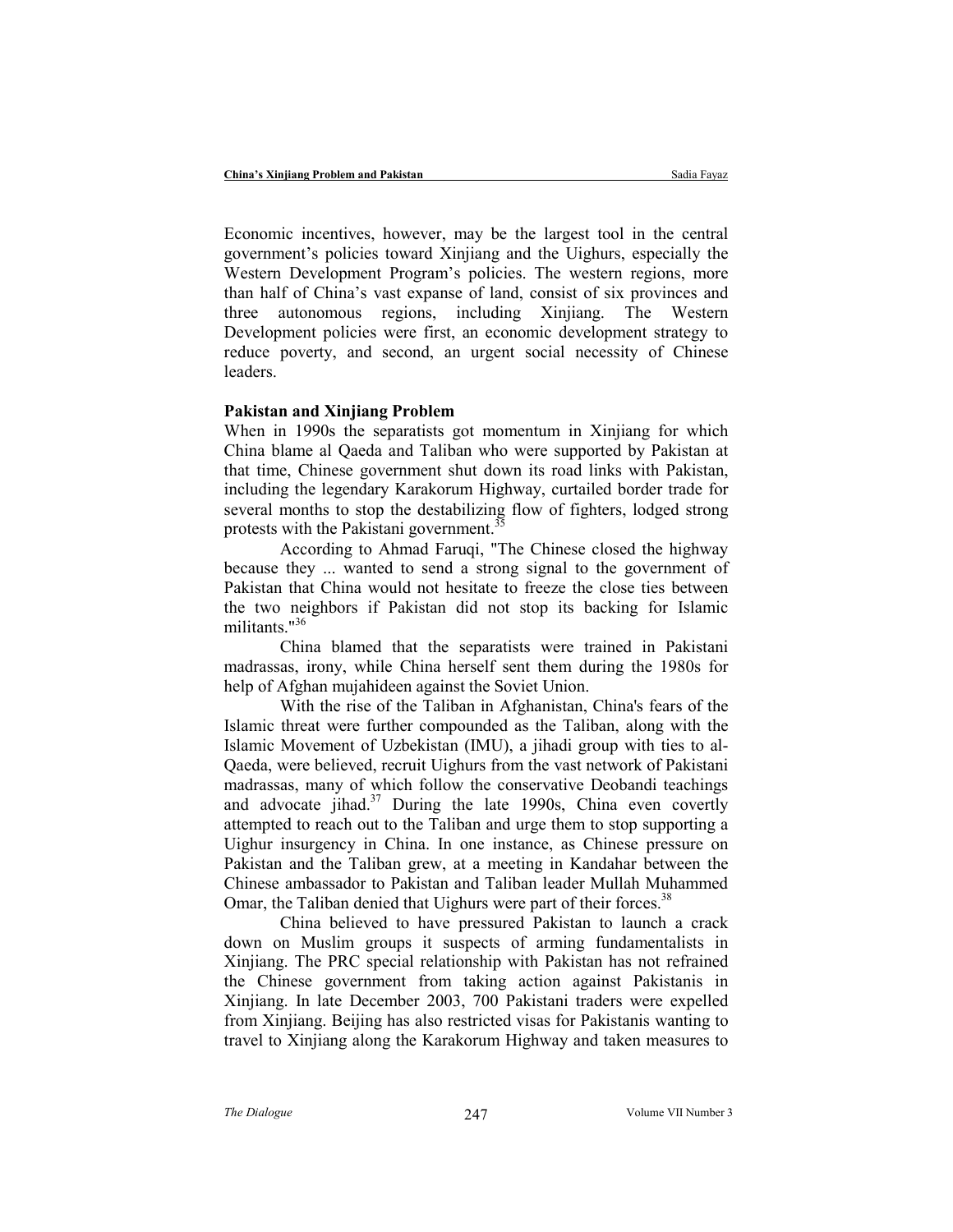prevent Muslim Uighurs from traveling to Pakistan and Afghanistan to attend Islamic madrassas (religious schools).

Pakistan government always denies its support to Uighur that Pakistan never supported Uighur separatist cause; it has taken increasingly strict measures since the late 1990s to lessen China's fears.<sup>39</sup> These have included closing Uighur settlements in Pakistan, arresting and deporting Uighurs, and killing alleged Uighur terrorists. Through the 1990s, as the Chinese government cracked down on the region, Islamabad showed Beijing that although it tolerated the Uighurs' presence on its soil, it was by no means supportive of their cause and placed a greater premium on Pakistan's strategic ties with China than on its religious ties with the Uighurs. On the ground, Uighur settlements and markets in Pakistani cities have been closed. In December 2000, the Pakistani army closed two Uighur community centers called Kashgarabad and Hotanabad that had provided shelter for Uighur immigrants in Pakistan for decades. The earliest reported deportation of Uighur students enrolled in local madrassas occurred when 14 students were deported to China in 1997 following the protests in Illi. Chinese authorities claimed that the students were connected with the recent bombings in Urumqi, the capital of Xinjiang. Amnesty International stated that the students were "handed over to Chinese authorities without any legal process and reportedly summarily executed on the Chinese side soon after being driven across the border."<sup>40</sup>

On January 6, 1999, the Chinese authorities lodged a protest with the Pakistan Interior Ministry after the arrest of 16 Uighurs in Xinjiang. The Chinese stated that the arrested persons had admitted during interrogation that they had received guerrilla warfare training in camps at Jalalabad in Afghanistan and Landi Kotal in the Pakistani Khyber Agency.<sup>41</sup> A Renmin Ribao (People's Daily) article in November 2003 stated that "a small number of separatist Muslims from Xinjiang have reportedly been trained at Al Qaeda camps in Pakistan."<sup>42</sup> Pakistani authorities have denied the existence of any such training camp for Uighur separatists. No Pakistani government official has ever met publicly with Uighur leaders or promoted their cause. But the circumstances served to sour Sino- Pakistan relations.

Meanwhile, Pakistan has proven to be a willing ally in China's "war on terror" in order to preserve their all-weather friendship and safeguard its own national interests. In a visit to China's Shaanxi province in 2001, Pakistan's president, General Pervez Musharraf met with the Imam of the Grand Mosque in Xi'an and urged all Chinese Muslims to be patriotic, shun violence, and "work for the good of China." During the same visit, a Chinese state television station quoted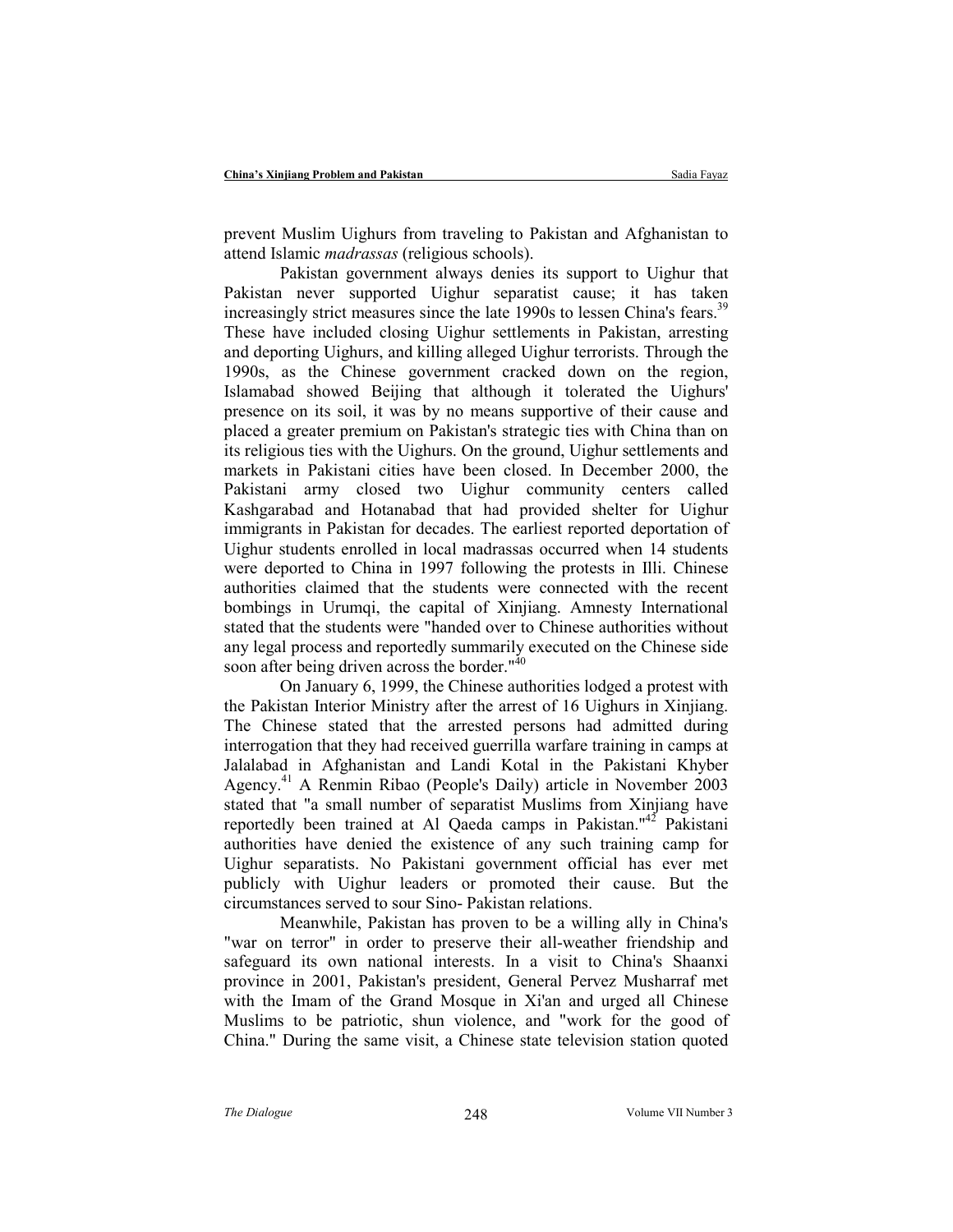Musharraf as saying to then-Vice President Hu Jintao, "Pakistan will wholeheartedly support China's battle to strike against the East Turkistan terrorist forces."<sup>43</sup>

In May 2002, Chinese authorities announced that Pakistan had detained Ismail Kader, a major Uighur separatist leader, at a secret meeting in Kashmir.<sup>44</sup> Most significantly, in December 2003, Pakistani authorities stated that Hasan Mahsum, leader of the East Turkistan Islamic Movement, was shot dead on October 2 during a Pakistani military operation to flush out al-Qaeda elements in its South Waziristan tribal district.<sup>45</sup>

His death made China more secure about its relationship with Pakistan in combating militant Uighurs. Islamabad has also put pressure on religious leaders running madrassas not to accept any Uighurs.<sup>46</sup>

During Musharraf's November 2003 visit to China, he reportedly told President Hu Jintao that Pakistan would never allow anyone, including the terrorist forces of East Turkistan, to use Pakistani territory to carry out anti-China activities.<sup>47</sup> Pakistan will wholeheartedly support China's battle to strike against the East Turkistan terrorist forces. Both leaders signed the China- Pakistan Joint Declaration calling for bilateral cooperation in numerous areas, including combating separatism, extremism, and terrorism. Pakistan extradition treaty, make Pakistan's current zero tolerance for Uighur militancy abundantly clear. The Pakistani government has never openly friendly posture toward the Uighurs from the earliest stages of Pakistan's relationship with China. No Pakistani government official has ever met publicly with Uighur leaders or promoted their cause.

In June 2005, Pakistan joined as an observer the Shanghai Cooperation Organization (SCO), a rising, powerful regional alliance that has distinct counter- terrorism mandate.

In 2009-10 riots more than 200 people were killed and the Xinjiang local government had accused Pakistan in that the separatists had received explosives and firearms training in Pakistan-based camps of the East Turkistan Islamic Movement.

Once again China pointed a finger at Pakistan and blamed that those involved in the deadly attack in the northwestern Xinjiang region, were trained across the Pakistani border. The Government of Xinjiang province accused Pakistan for her failure to prevent Uighur radicals from using Pakistan's soil. Although Xinjiang local government accused Pakistan, yet the central government never directly pointed against Pakistan.

Pakistani Foreign Ministry said in a statement that it was confident that the local and central authorities in China would "succeed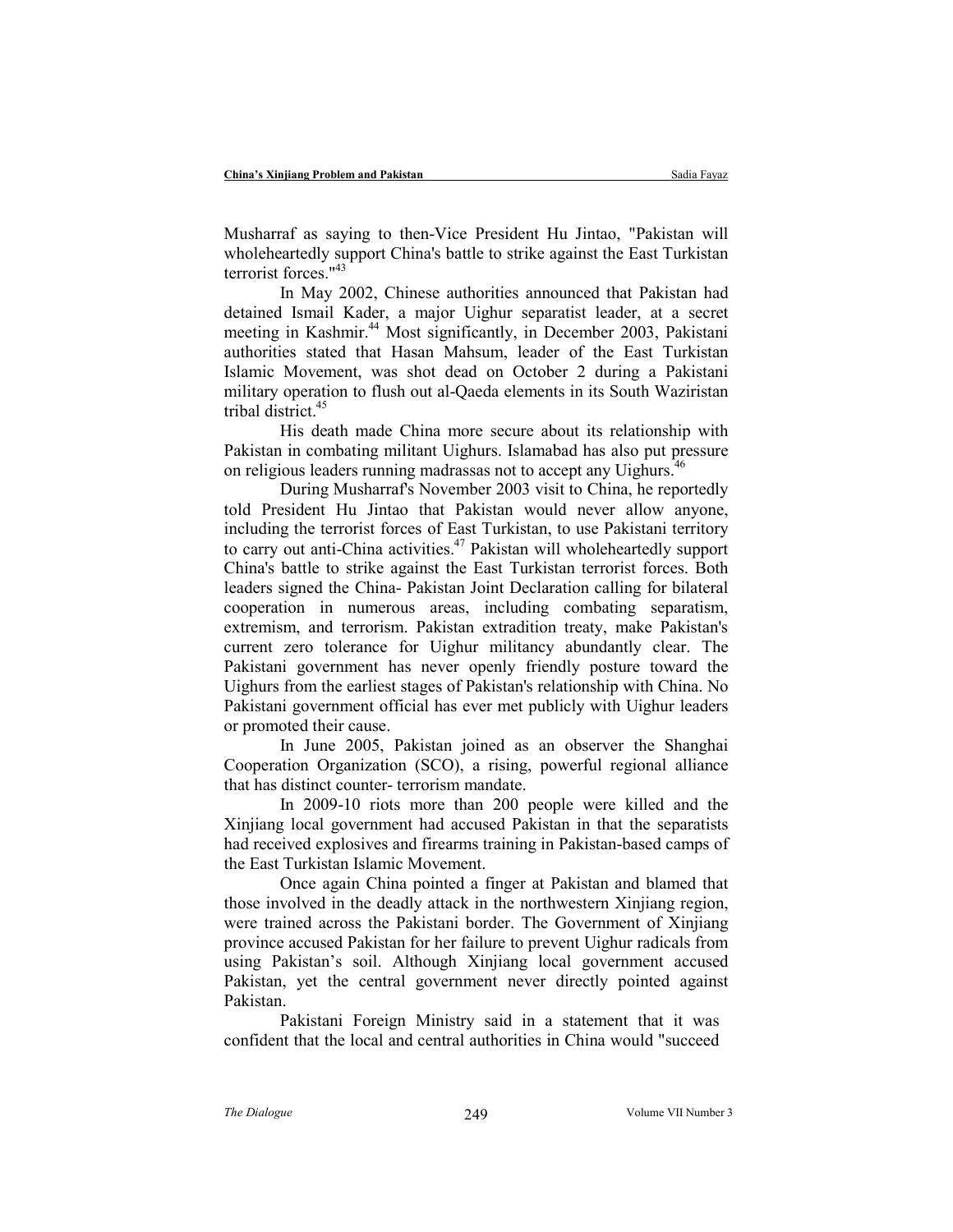in frustrating evil designs of the terrorists, extremists and separatists, who constitute an evil force." It also said that Pakistan would "continue to extend its full cooperation and support" to China against ETIM.

There were two high-profile visits from Pakistan to China; the first one in the middle of August 2011 by new Foreign Minister of Pakistan Hina Rabbani Khar and the second by President Asif Zardari, to assure China of Pakistan's full support. The unrest in Xinjiang is not to alter Sino-Pak relations; there are larger strategic interests for both China and Pakistan to protect.

#### Conclusion

The existing internal and external challenge of Uighur separatism and Islamic radicalism to Chinese rule in Xinjiang is marginal and manageable. Despite articulated and deliberate attempts by the parties concerned to blow up the situation in Xinjiang, the prospects of the reemergence of an Eastern Turkestan Republic independent from China are, by any standard, practically nonexistent.<sup>48</sup>

Separatist groups are simply too small, scarcely coordinated and dispersed to wage an organized campaign. It has been observed that although there are periodic riots, infrequent bus bombings and frequent fistfights between Uighurs and Hans, resistance against Chinese government control is generally passive.

Separatism will succeed in Xinjiang if central control on Xinjiang becomes loose because of weakening authority of China and since that is not possible in near future, so there is no threat of separatism.

Beijing's hold on Xinjiang is becoming stronger, not weaker, as the region is being further incorporated into China Proper by expanding transportation and communication networks (railroads and highways, optic fiber channels, satellites, and the like); by gas and oil pipelines; by changing the demographic balance; and by an ongoing crackdown campaign against criminals, "separatists," and Islamic "extremists." At the same time, although Uighur separatist organizations and Islamic radicalism are more vocal and visible, they become weaker, not stronger. This is not only because of internal frictions, but also because of the realization that foreign governments, including Islamic, would not support separatism in China. Actually, as the PRC's economic, political and military role in international affairs is growing; the prospects of challenging its territorial integrity become smaller. This is precisely why external support for Uighurs has consistently confined to issues of human rights, hardly ever touching on autonomy, much less on independence. Given these circumstances, the solution to Uighur grievances and to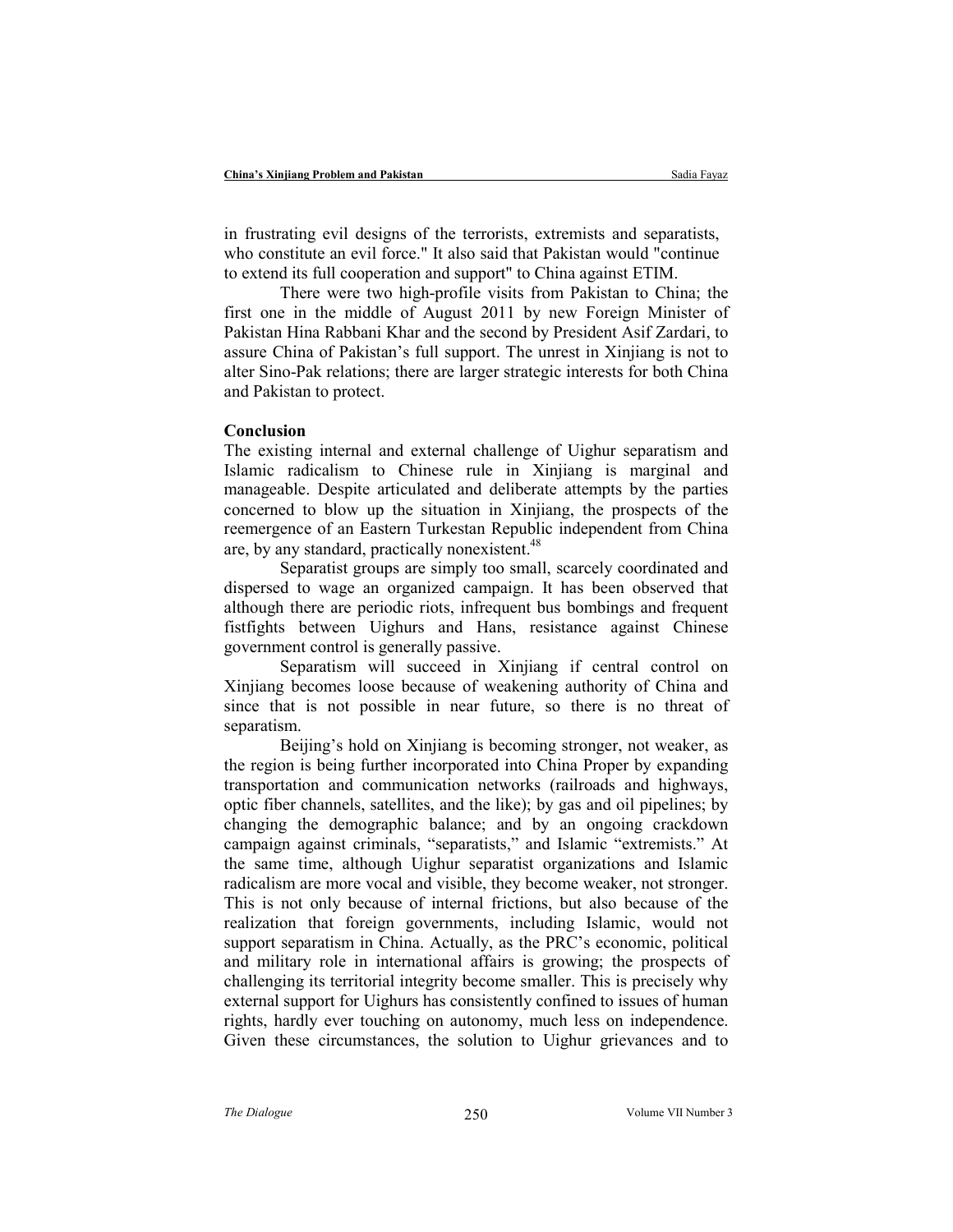China's concerns in Xinjiang has to be found somewhere in between complete integration into the PRC and complete independence from it. As a matter of fact, Xinjiang's autonomy has not only been superficial but also discriminatory. One way to overcome this policy, whose negative aspects have been recognized by the Chinese themselves from time to time, is to offer Xinjiang an upgraded autonomy. To achieve the right balance, China needs to reexamine its policies toward the Uighurs and address the long-standing socioeconomic and political roots of Uighur discontent. Beijing's vociferous dismissal of Uighurs' calling for reform, greater autonomy, or even independence as separatists, terrorists, and criminals with ties to al-Qaeda demonstrates a disturbing disregard for the fact that most Uighurs have not affiliated themselves with radical Islam or violently resisted the government. China's draconian policies to combat these "terrorists" may well polarize moderate Uighurs and create the very problem they are aimed at "solving."

Ending this conflict requires more than simply revising CCP policies or granting greater local administrative autonomy to Uighurs.<sup>49</sup> A genuine resolution to the conflict will only emerge if the CCP recognizes that Uighur discontent is rooted in nationalist sentiment aimed at preserving ethnic identity and territorial integrity, rather than supporting independence and international Islamist violence. While these measures are important, a lasting resolution requires sustained political engagement between moderate Uighur leadership and the CCP. Towards this end, detailed policy prescriptions for relevant local, regional and international actors, while acknowledging the sizable political hurdles that must be faced. Without greater dialogue and support for moderate leaders, extremists will continue to gain support in Xinjiang and abroad, endangering provincial development and further escalating the violence.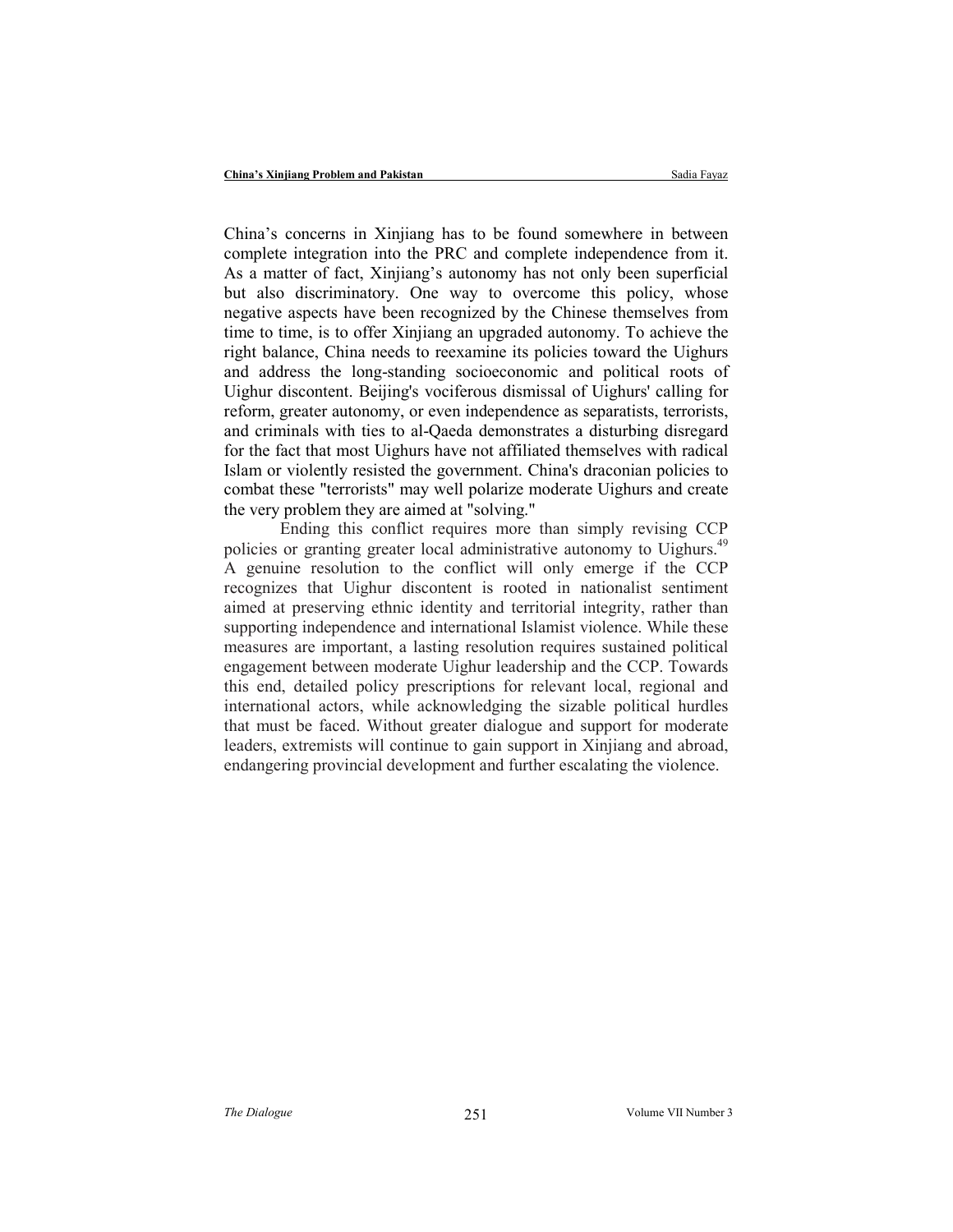## Notes & References

 1 Xinjiang Statistical Yearbook 2002 (Beijing: China Statistical Publishing House, 2002), tables 3-5, p. 109. Cited in Nicolas Becquelin, "Staged Development in Xinjiang", The China Quarterly, no. 178, (2004): 358-378.  $<sup>2</sup>$  ibid.</sup>

<sup>3</sup> Nicolas Becquelin, "Xinjiang in the Nineties", The China Journal, no. 44,  $(2000)$ : 65-90.<br><sup>4</sup> Articles by Pr

 Articles by Professor Yin Ding in Pai Sing Semi-Monlhly, Hong Kong, 1 November 1991, quoted in Central Asia and China's Borderlands: A New World Trouble Spot? China Insight April/May 1992, and 'Sino Nuclear pollution and human rights violations in Xinjiang, in Minzhu Zhongguo, February 1992, in JPRS-CAR, I I June 1992, p. 81. Cited in Lillian Craig Harris, "Xinjiang, Central Asia and the Implications for China's Policy in the Islamic World", The

China Quarterly, no. 133, (1993): 111-129.

5 Ziad Haider, "Sino-Pakistan Relations and Xinjiang's Uighurs: Politics, Trade and Islam along the Karakoram Highway", Asian Survey, vol. 45, no. 4, (2005): 522-545

<sup>6</sup> Cheng, P'ing, Xinjiang, The Land and the People (Beijing: New World Press, 1989), 34.

<sup>7</sup> Lillian Craig Harris, "Xinjiang, Central Asia and the Implications for China's Policy in the Islamic World", op.cit.

<sup>8</sup> Jonathan D. Spence, The Search for Modern China (New York: W. W. Norton and Company Press, 1990), 97, 110, 210, 221.

9 Ibid., 98.

<sup>10</sup> Ibid., 450, 512.

<sup>11</sup> Elizabeth Van Wie Davis, "Uighur Muslim Ethnic Separatism in Xinjiang, China", Asian Affairs: An American Review, vol. 35, no. 1, (2008):15-30.

<sup>12</sup> Lillian Craig Harris, "Xinjiang, Central Asia and the Implications for China's Policy in the Islamic World", op.cit.

<sup>13</sup> Elizabeth Van Wie Davis, "Uighur Muslim Ethnic Separatism in Xinjiang, China", op.cit.

 $14$  Dr. Paul George, "Islamic Unrest In the Xinjiang Uighur Autonomous Region", Canadian Security intelligence Service, Commentary, no.73, accessed on June, 2011, available at: http://www.fas.org/irp/world/para/docs/com73e.htm  $15$  ibid.

<sup>16</sup> Graham E. Fuller, S. Frederick Starr, Paul H. Nitzee, The Xinjiang Problem (Washington: Central Asia-Caucasus Institute Press, 2003), 56-65.

Nicolas Becquelin, "Xinjiang in the Nineties", op.cit.

<sup>18</sup> Ziad Haider, "Sino-Pakistan Relations and Xinjiang's Uighurs: Politics, Trade and Islam along the Karakoram Highway", op.cit.

<sup>19</sup> Nicolas Becquelin, Xinjiang in the Nineties, op.cit.

<sup>20</sup> Yitzhak Shichor, "Blow Up: Internal and External Challenges of Uyghur

Separatism and Islamic Radicalism to Chinese Rule in Xinjiang", Asian Affairs: An American Review, vol. 32, no. 2, (2005): 119-136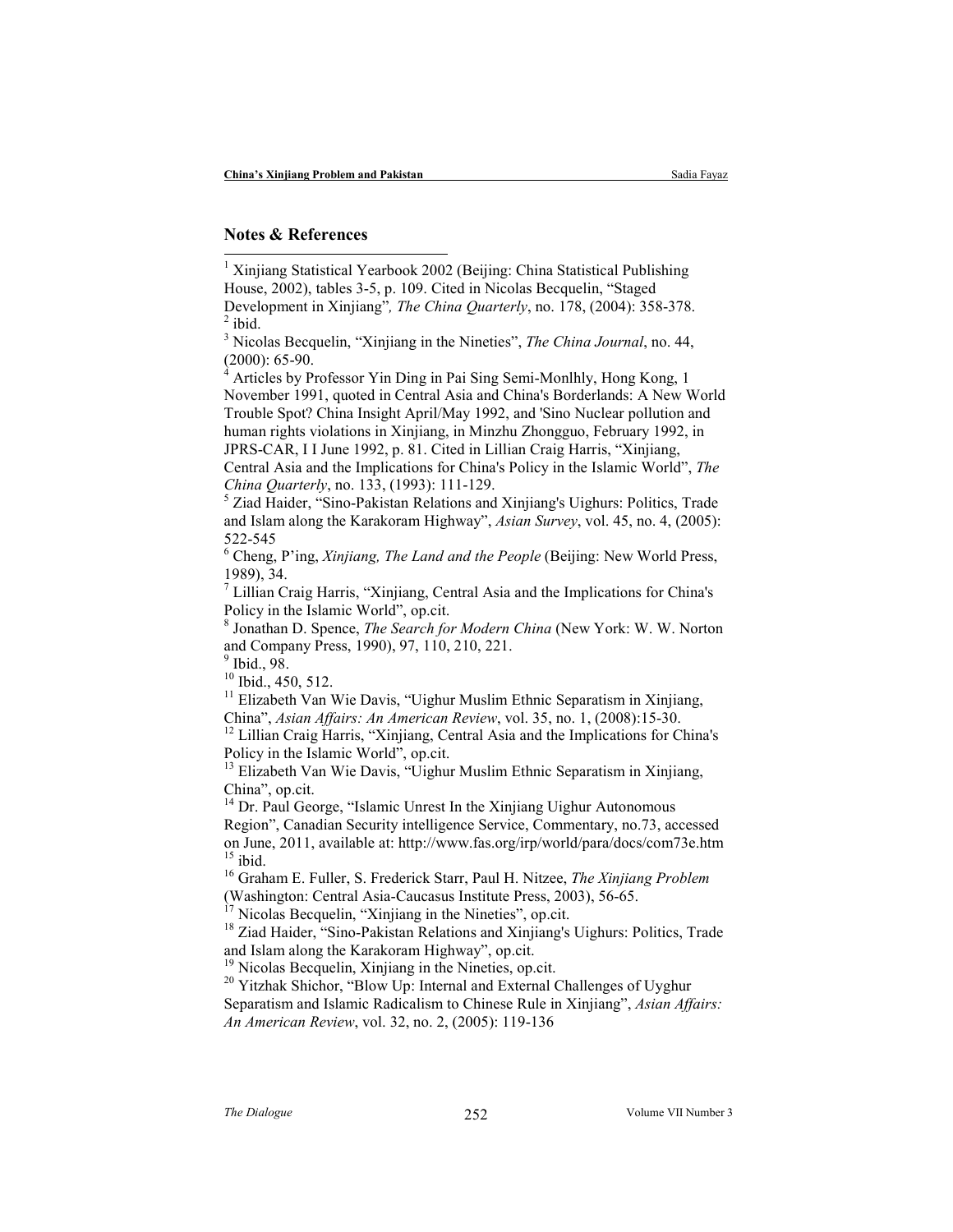-

<sup>25</sup> Uprisings have occurred in Xinjiang since the territory's annexation to the Qing empire in 1759. Major uprisings occurred in 1815, intermittently from 1820 to 1828 and in 1847, 1855 and 1862. From 1866 to 1876 Xinjiang was under the rule of the warlord Yakub Beg. Xinjiang was re-conquered in 1877 by Chinese Qing troops and integrated formally into the empire as Xinjiang ("New Dominion") in 1884. Joseph Fletcher, "Ch'ing Inner Asia c. 1800" and "The Heyday of the Ch'ing Order in Mongolia, Sinkiang and Tibet", in Denis Twitchett and John Fairbank (Eds.), The Cambridge History of China, (Cambridge: Cambridge University Press, 1978), 35-106 and pp. 351-408. Periodic revolts led to two short-lived independent republics in Kashgar and Khotan in 1933 and in Yining in 1944-49, see Linda Benson, The Iii Rebellion: the Moslem Challenge to Chinese Authority in Xinjiang, 1944-1949, (New York: M. E. Sharpe, 1990). For an account of Xinjiang under Mao, see Donald H. McMillen, Chinese Communist Power and Policy in Xinjiang, 1949- 1977, (Boulder: Westview Press, 1979).

 $26$  Chien-Peng Chung, "China's 'War on Terror': September 11 and Uighur Separatism", Foreign Affairs, vol. 81, no. 4, (July/August 2002): 8-12. <sup>7</sup> Shahzad Akhtar, "Sino-Pakistanis Relations: An Assessment", accessed on December 12, 2011, available at: www.issi.org.pk/oldsite/ss\_Detail.php?dataId=501

<sup>28</sup> Human Rights Watch, "In the Name of Counter-Terrorism: Human Rights Abuses World- wide", accessed on April 21, 2011, available at: http://hrw.org/un/chr59/counter-terrorism-bck4.htm#P 83\_32636

 $29$  Joshua Kurlantzick, The Unsettled West: China's Long War on Xinjiang, Foreign Affairs, vol. 83, no. 4 (Jul. - Aug., 2004):136-143.

 $30$  Elizabeth Van Wie Davis, Rouben Azizian, Islam, Oil, and Geopolitics: Central Asia after September 11, (US: Rowman & Littlefield Press, 2007), 45- 58.

<sup>31</sup> Information Office of the State Council of the PRC, "East Turkistan Terrorist" Forces Cannot Get Away with Impunity", People's Daily, 21 January 2002.

<sup>&</sup>lt;sup>21</sup> Elizabeth Van Wie Davis, "Uighur Muslim Ethnic Separatism in Xinjiang, China", op.cit.

<sup>&</sup>lt;sup>22</sup> Colin Mackerras, "Xinjiang at the Turn of the Century: The Causes of Separatism", Central Asian Survey, vol. 20, no. 3, (2001), 289-303.

 $^{23}$  John Cooley claims that China joined the anti-Soviet coalition during the Soviet-Afghan War for a number of reasons, including a desire to improve ties with the United States. It concluded a number of agreements with the US aimed at providing Chinese arms to the fighters in Afghanistan. China agreed to let US planes fly arms for the mujahideen through Chinese airspace, in addition to the transfer of materials along the Karakoram Highway. Aside from providing arms, China also set up camps in Xinjiang to train Uighur fighters and had up to 300 instructors and advisors stationed at camps in Pakistan at one point in the mid-1980s for such training. See John Cooley, Unholy Wars: Afghanistan, America and International Terrorism, (Sterling, Va.: Pluto Press, 2002), 65-68, 76. <sup>24</sup> Nicolas Becquelin, Xinjiang in the Nineties, op.cit.